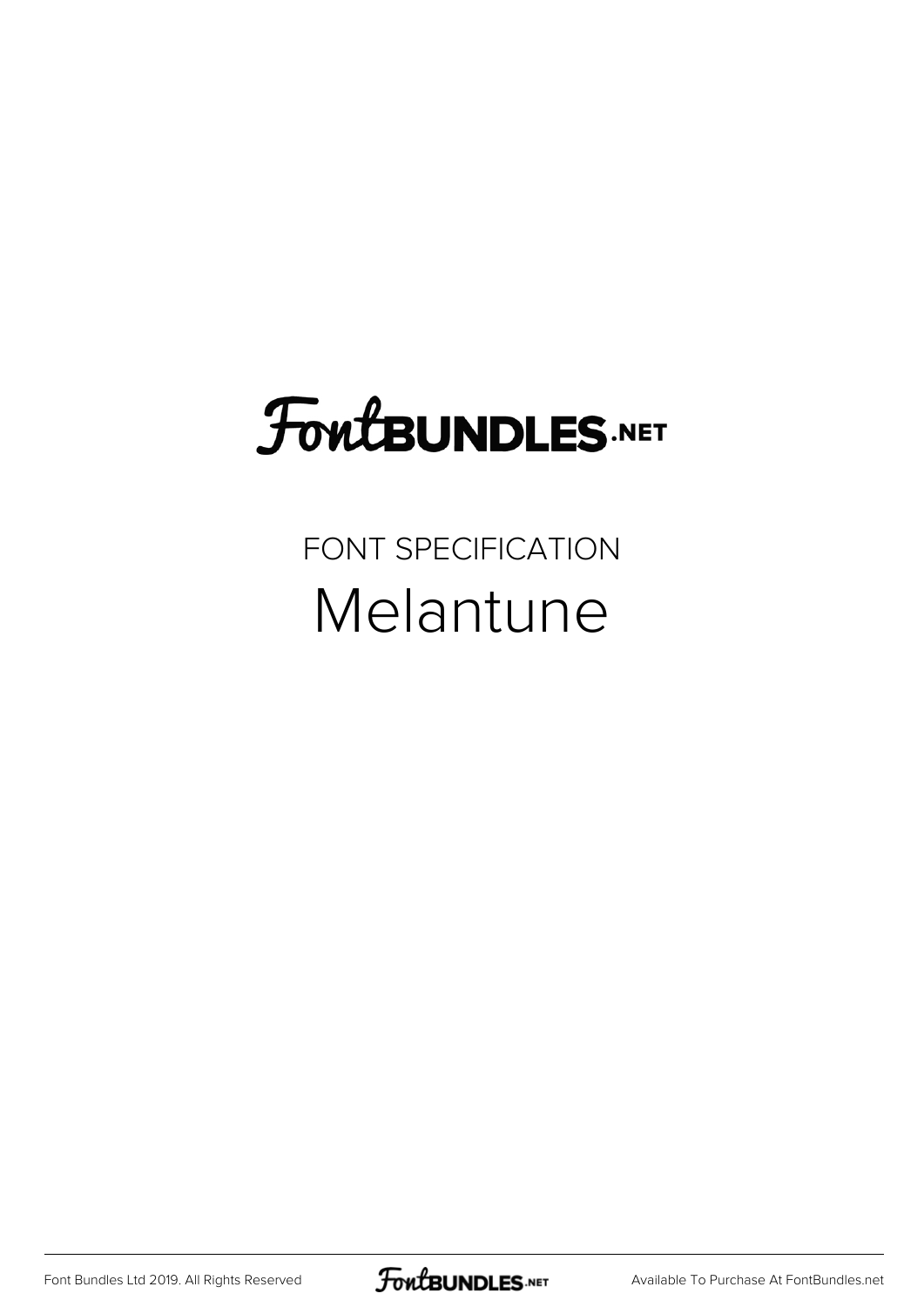## Melantune - Regular

Uppercase Characters<br>ABCDEFGHJJKLMNOPQRST UWXYZ

Lowercase Characters abcdekghijklmnopgrstuvwxy

 $\boldsymbol{z}$ 

## **Numbers** 0123456789



All Other Glyphs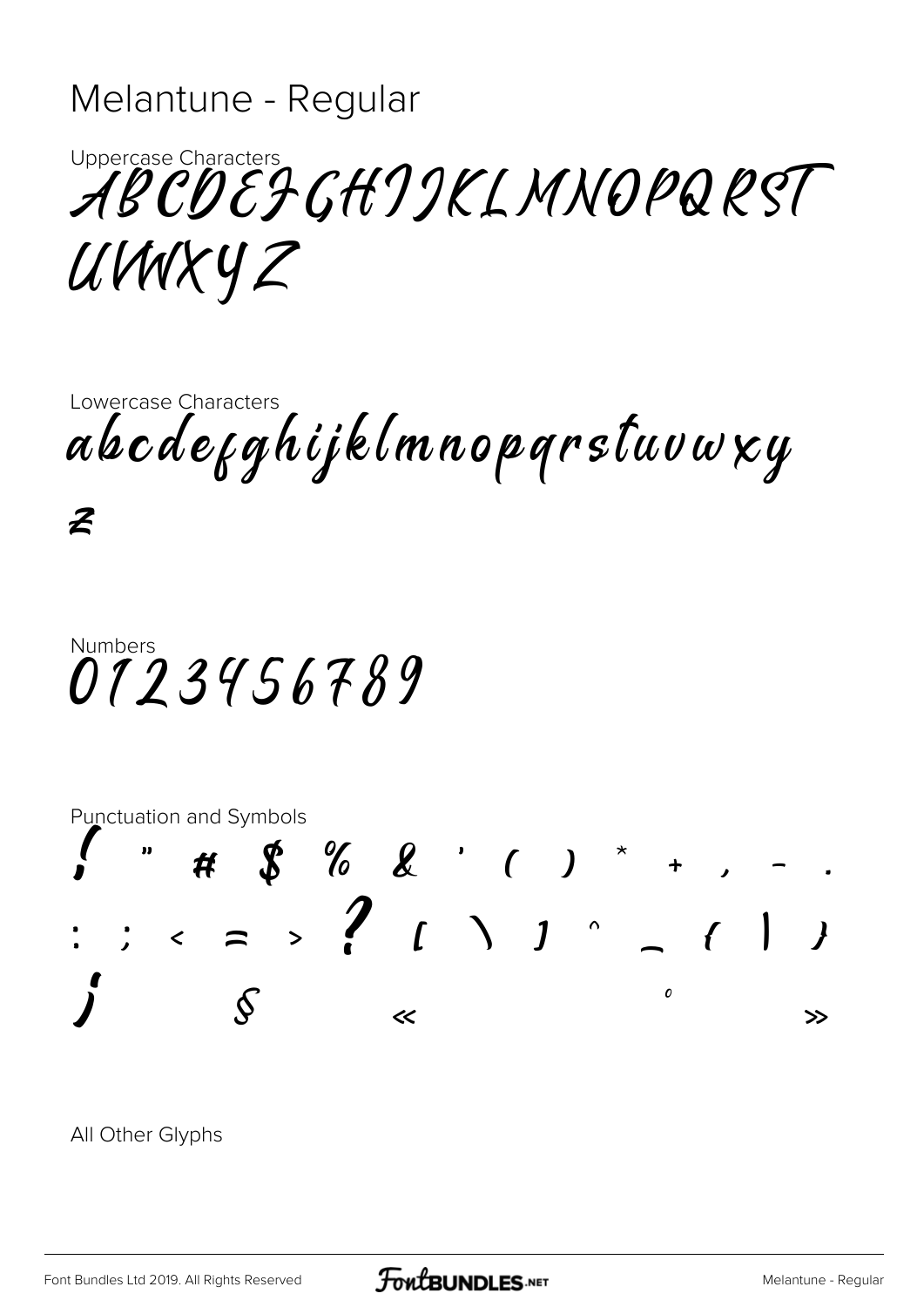$\dot{A}$   $\dot{A}$   $\dot{A}$   $\dot{A}$   $\dot{A}$   $\dot{A}$   $\dot{C}$   $\dot{C}$  $\acute{\mathcal{E}}$   $\acute{\mathcal{E}}$   $\acute{\mathcal{I}}$   $\acute{\mathcal{I}}$   $\acute{\mathcal{I}}$   $\acute{\mathcal{I}}$   $\ddot{\mathcal{J}}$   $\ddot{\mathcal{J}}$   $\ddot{\mathcal{J}}$   $\ddot{\mathcal{J}}$ Ó Ô Õ Ö × Ø Ù Ú Û  $\overline{U}$  is a  $\overline{U}$  is a  $\overline{U}$  is a  $\overline{U}$ æ ç è é ê ë ì í î ï ñ ò ó ô õ ö ø ù ú û ü ý ÿ ı Œ œ Š